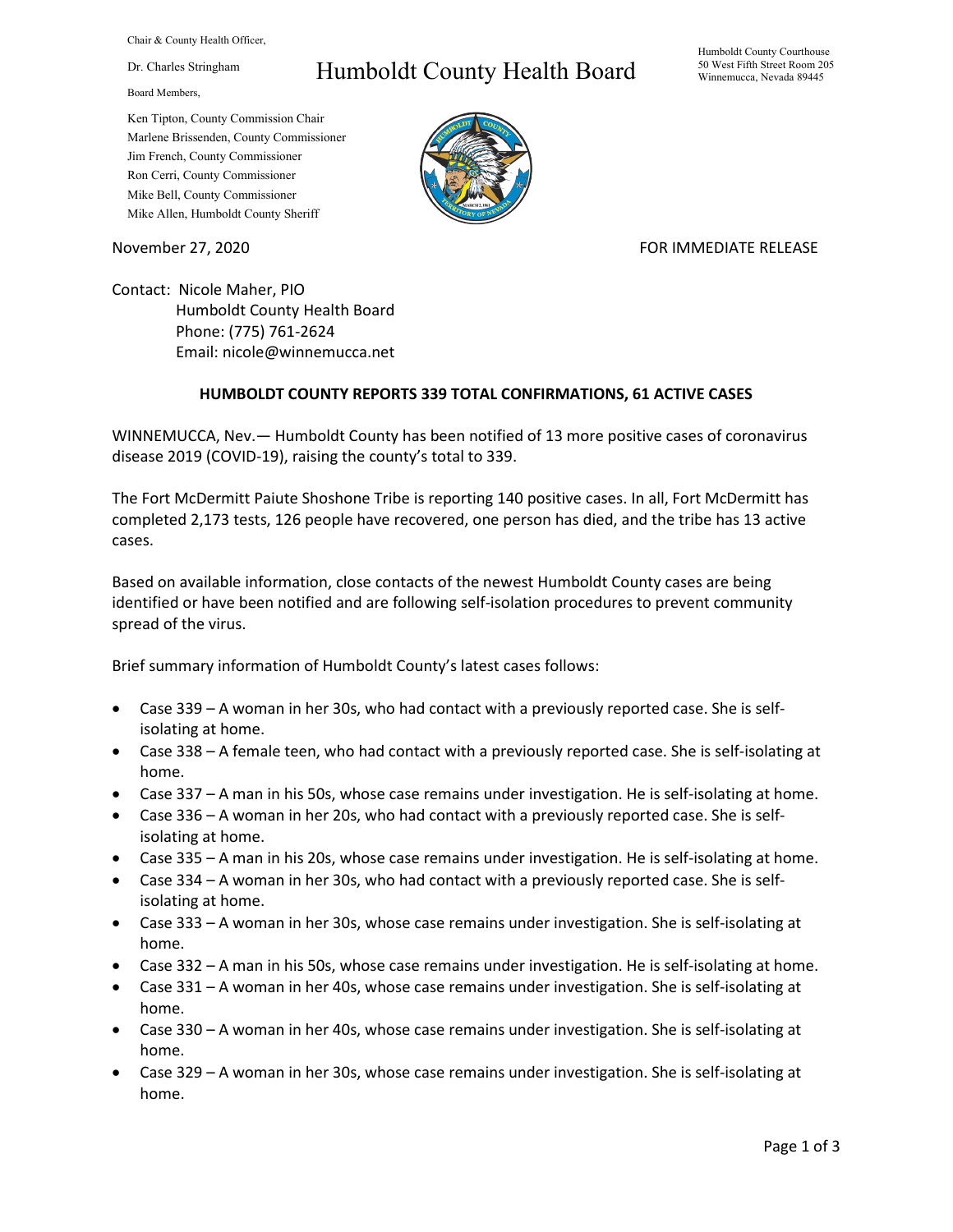- Case 328 A man in his 50s, whose case remains under investigation. He is self-isolating at home.
- Case 327 A man in his 30s, whose case remains under investigation. He is self-isolating at home.

Of the previous 326 cases, 273 have recovered, 44 are self-isolating, four are hospitalized, and five have died; Humboldt County has 61 active cases.

Last Sunday, Governor Steve Sisolak announced the "statewide pause" aimed at curbing the spread of COVID-19.

The measures announced by the governor include reducing capacity at businesses as well as reducing the size of public gatherings to 50 and private gatherings to 10.

Humboldt County Health Officer Charles Stringham, MD, said the measures are intended to reduce time spent indoors and in large groups—restrictions that are needed to help slow the virus down so that hospital systems can continue to provide the care their communities need.

"While COVID kills a small percentage of those who contract it, the real danger lies in hospitals being so overwhelmed with infected patients that their capacity becomes limited," said the doctor.

Dr. Stringham said infected patients can also spread the disease to hospital staff, who then have to selfisolate at home, further reducing needed staff.

Reno's hospitals are not accepting transfer patients from Winnemucca—even trauma patients—because they are already overwhelmed, and Humboldt General Hospital erected a field hospital in its parking garage this week in over to care for an anticipated overflow of patients.

"The most important contribution we can make as community members is to not get infected," said Dr. Stringham. "When we do the right things, we are not only helping ourselves, we are helping our hospital systems to remain robust and ready to meet our community members' needs."

To prevent the spread of COVID-19 in Humboldt County:

- Stay home to limit exposure, and wear a facial covering if going out in public is necessary.
- Maintain 6 feet of distance from other people at all times.
- Wash hands often with soap and water for at least 20 seconds. If soap and water are not available, use an alcohol-based hand sanitizer.
- Avoid visiting sick people or those who are self-isolating.
- Avoid touching eyes, nose, and mouth.
- Cover coughs and sneezes with a tissue, and throw the tissue in the trash.
- Clean and disinfect frequently touched objects and surfaces.
- Self-isolate if they have had a known exposure, or if they are awaiting COVID-19 test results.
- Stay informed. The COVID-19 situation is changing frequently. Up-to-date information is available on the Centers for Disease Control and Prevention (CDC) [website.](http://www.cdc.gov/coronavirus/2019-ncov/index.html)

COVID-19 testing locations in Humboldt County include:

• **Humboldt General Hospital Screening Clinic** - Offers screening for asymptomatic and symptomatic persons. Open from 8 a.m. to 5 p.m. Monday through Friday, 51 E. Haskell Street,